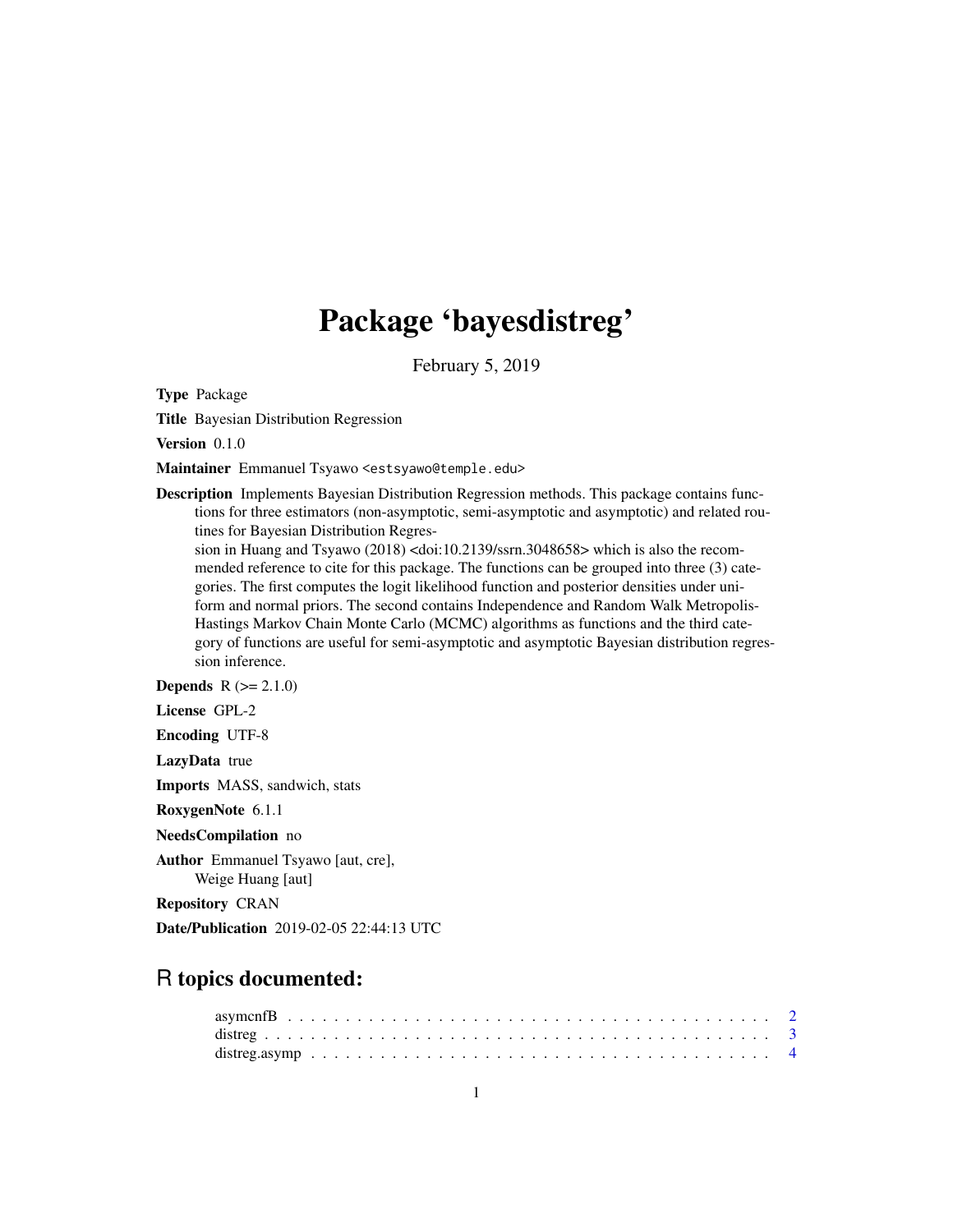# <span id="page-1-0"></span>2 asymcnfB

|       |             | $\overline{4}$            |
|-------|-------------|---------------------------|
|       |             | -5                        |
|       |             | -6                        |
|       |             | 7                         |
|       |             | -8                        |
|       |             | $\overline{\phantom{0}}8$ |
|       |             | -9                        |
|       |             |                           |
|       |             |                           |
|       |             |                           |
|       |             |                           |
|       |             |                           |
|       |             |                           |
|       |             |                           |
|       |             |                           |
|       |             |                           |
|       |             |                           |
|       |             |                           |
|       |             |                           |
|       |             |                           |
|       | <b>RWMH</b> |                           |
|       |             |                           |
| Index |             | 20                        |

asymcnfB *Asymmetric simultaneous bayesian confidence bands*

# Description

asymcnfB obtains asymmetric bayesian distribution confidence bands

# Usage

asymcnfB(DF, DFmat, alpha = 0.05, scale = FALSE)

# Arguments

| DF    | the target distribution/quantile function as a vector                      |
|-------|----------------------------------------------------------------------------|
| DFmat | the matrix of draws of the distribution, rows correspond to elements in DF |
| alpha | level such that 1-alpha is the desired probability of coverage             |
| scale | logical for scaling using the inter-quartile range                         |

# Value

cstar - a constant to add and subtract from DF to create confidence bands if no scaling=FALSE else a vector of length DF.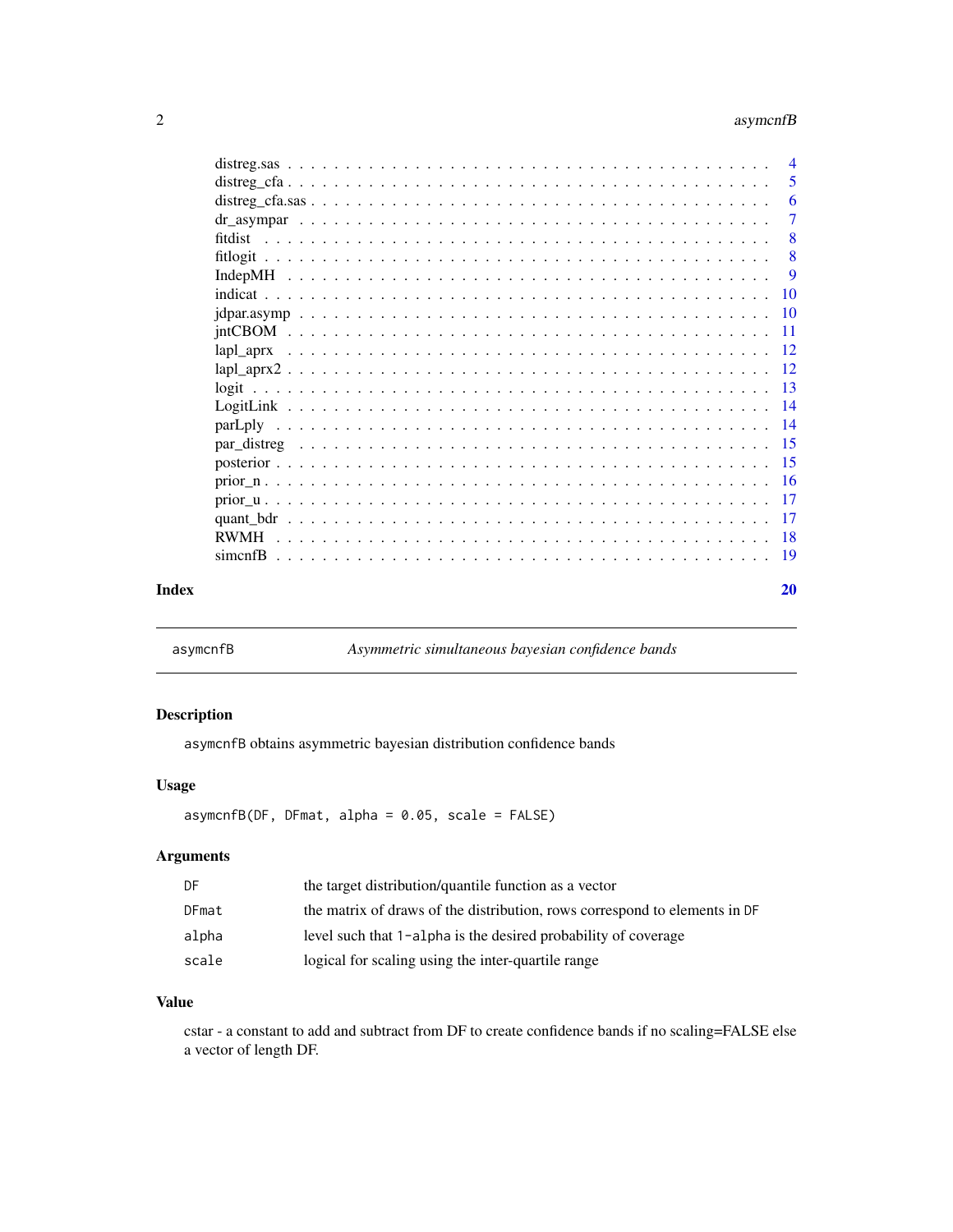#### <span id="page-2-0"></span>distreg **3**

# Examples

```
set.seed(14); m=matrix(rbeta(500,1,4),nrow = 5) + 1:5DF = apply(m, 1, mean); plot(1:5, DF, type="1", ylim = c(min(m), max(m)), xlab = "Index")asyCB<- asymcnfB(DF,DFmat = m)
lines(1:5,DF-asyCB$cmin,lty=2); lines(1:5,DF+asyCB$cmax,lty=2)
```
# distreg *Bayesian distribution regression*

# Description

distreg draws randomly from the density of F(yo) at a threshold value yo

# Usage

distreg(thresh, data0, MH = "IndepMH", ...)

# Arguments

| thresh | threshold value that is used to binarise the continuous outcome variable      |
|--------|-------------------------------------------------------------------------------|
| data0  | original data set with the first column being the continuous outcome variable |
| MH     | metropolis-hastings algorithm to use; default: "IndepMH", alternative "RWMH"  |
| .      | any additional inputs to pass to the MH algorithm                             |

# Value

fitob a vector of fitted values corresponding to the distribution at threshold thresh

```
data0=faithful[,c(2,1)]; qnt<-quantile(data0[,1],0.25)
distob<- distreg(qnt,data0,iter = 102, burn = 2);
plot(density(distob,.1),main="Kernel density plot")
```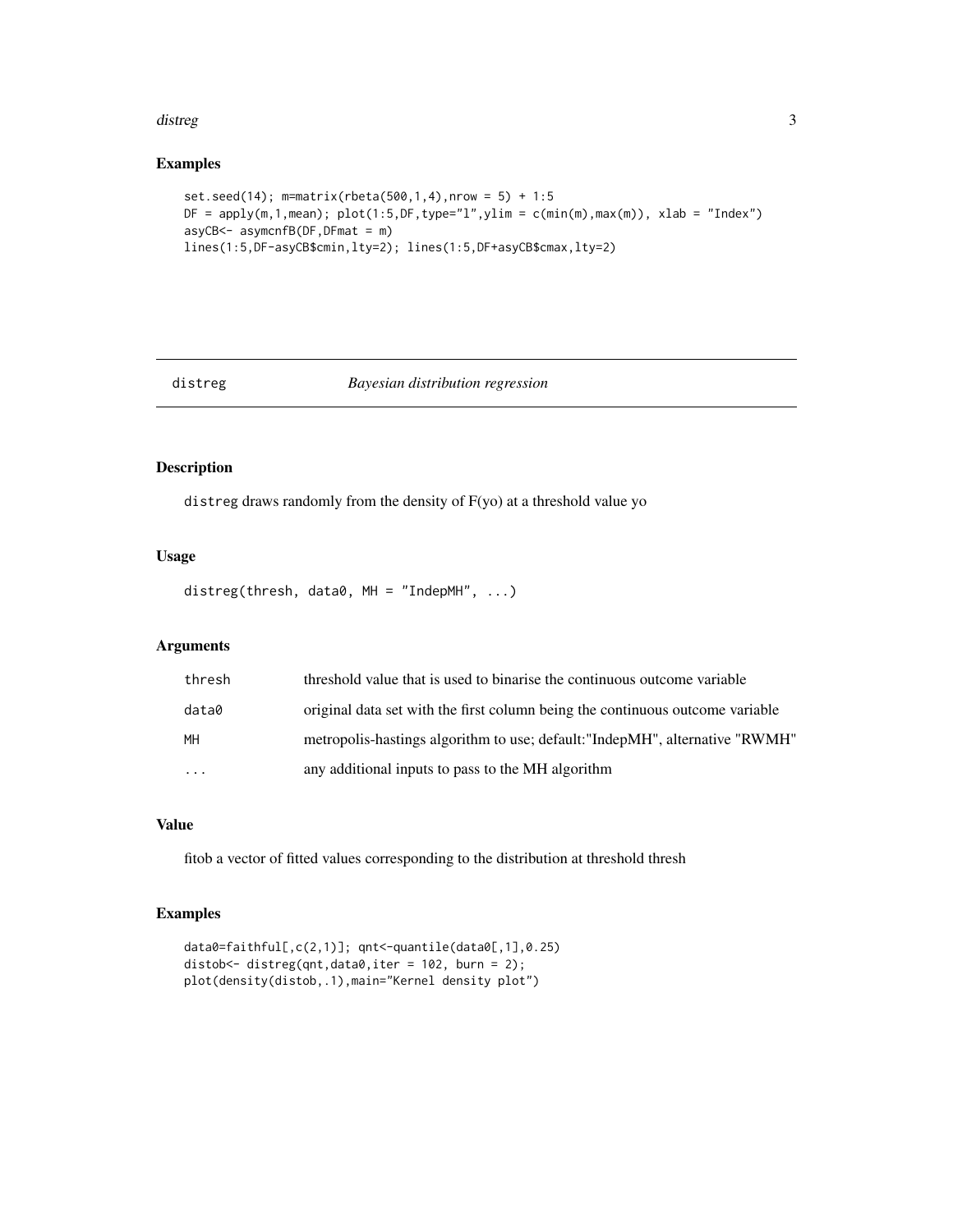<span id="page-3-0"></span>

distreg.asymp takes input object from dr\_asympar() for asymptotic bayesian distribution.

#### Usage

distreg.asymp(ind, drabj, data, vcovfn = "vcov", ...)

#### Arguments

| ind    | index of object in list drab j (i.e. a threshold value) from which to take draws                                                                                        |
|--------|-------------------------------------------------------------------------------------------------------------------------------------------------------------------------|
| drabi  | object from dr_asympar()                                                                                                                                                |
| data   | dataframe, first column is the outcome                                                                                                                                  |
| vcovfn | a string denoting the function to extract the variance-covariance. Defaults at<br>"vcov". Other variance-covariance estimators in the sandwich package are us-<br>able. |
|        | additional input to pass to vcovfn                                                                                                                                      |

#### Value

a mean Fhat and a variance varF

#### Examples

```
y = faithful$waiting
x = scale(cbind(faithful$eruptions,faithful$eruptions^2))
qtaus = quantile(y,c(0.05,0.25,0.5,0.75,0.95))
drabj<- dr\_{asymp}n(r=y, x=x, thresh = qtaus); data = data.frame(y, x)(asymp.obj<- distreg.asymp(ind=2,drabj,data,vcovfn="vcov"))
```
distreg.sas *Semi-asymptotic bayesian distribution*

# Description

distreg.sas takes input object from dr\_asympar() for semi asymptotic bayesian distribution. This involves taking random draws from the normal approximation of the posterior at each threshold value.

#### Usage

```
distreg.sas(ind, drabj, data, vcovfn = "vcov", iter = 100)
```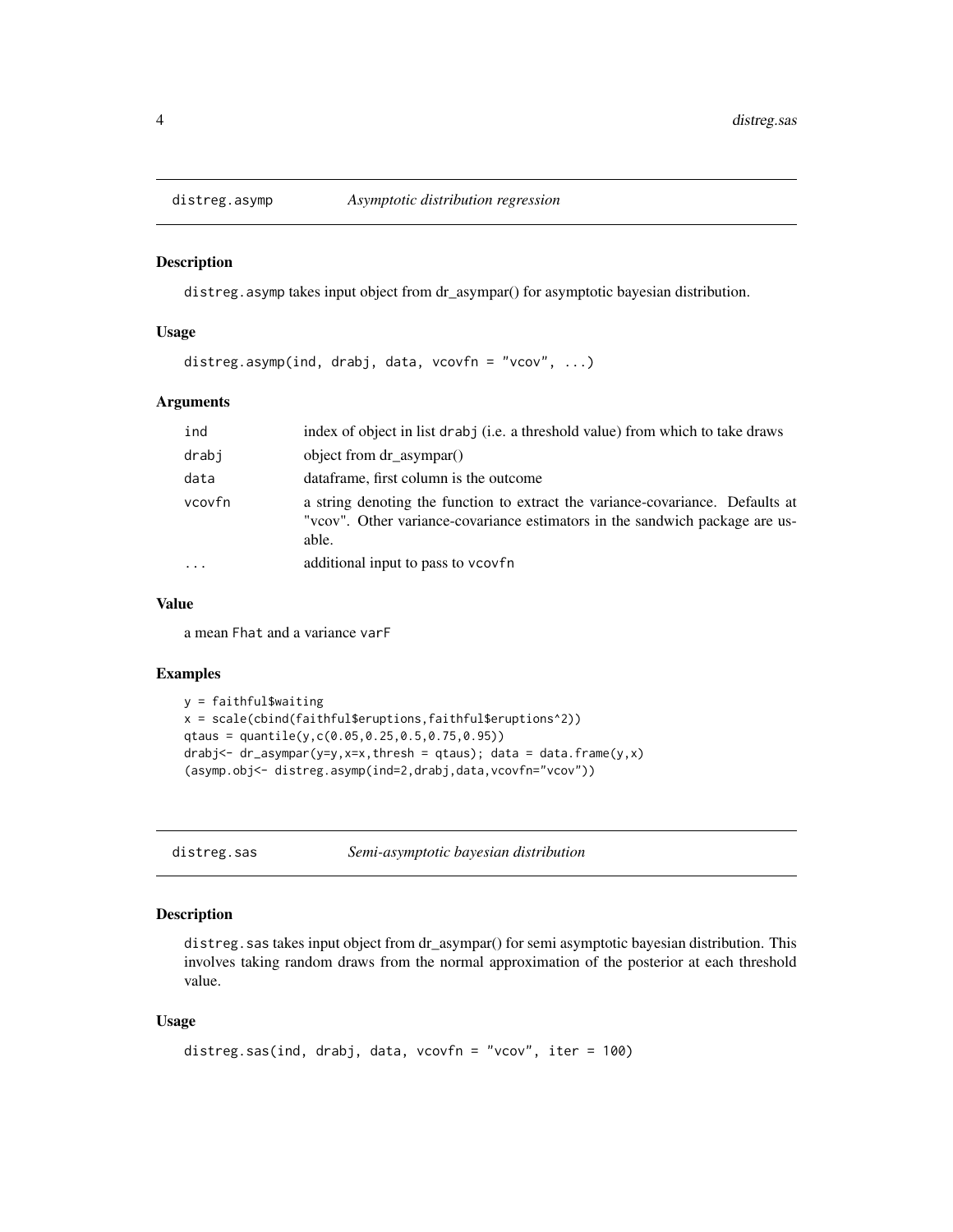# <span id="page-4-0"></span>distreg\_cfa 5

#### Arguments

| ind    | index of object in list drabj (i.e. a threshold value) from which to take draws                                                                                         |
|--------|-------------------------------------------------------------------------------------------------------------------------------------------------------------------------|
| drabi  | object from dr_asympar()                                                                                                                                                |
| data   | dataframe, first column is the outcome                                                                                                                                  |
| vcovfn | a string denoting the function to extract the variance-covariance. Defaults at<br>"vcov". Other variance-covariance estimators in the sandwich package are us-<br>able. |
| iter   | number of draws to simulate                                                                                                                                             |

#### Value

fitob vector of random draws from density of F(yo) using semi-asymptotic BDR

# Examples

```
y = faithful$waiting
x = scale(cbind(faithful$eruptions,faithful$eruptions^2))
qtaus = quantile(y,c(0.05,0.25,0.5,0.75,0.95))
drabj <- dr_asympar(y=y,x=x,thresh = qtaus); data = data.frame(y,x)
drsas1 = lapply(1:5,distreg.sas,drabj=drabj,data=data,iter=100)
drsas2 = lapply(1:5,distreg.sas,drabj=drabj,data=data,vcovfn="vcovHC",iter=100)
par(mfrow=c(3,2));invisible(lapply(1:5,function(i)plot(density(drsas1[[i]],.1))));par(mfrow=c(1,1))
par(mfrow=c(3,2));invisible(lapply(1:5,function(i)plot(density(drsas2[[i]],.1))));par(mfrow=c(1,1))
```

| distreg_cfa | Counterfactual bayesian distribution regression |  |
|-------------|-------------------------------------------------|--|
|-------------|-------------------------------------------------|--|

#### Description

distreg draws randomly from the density of counterfactual of F(yo) at a threshold value yo

#### Usage

```
distreg_cfa(thresh, data0, MH = "IndepMH", cft, cfIND, ...)
```
#### Arguments

| thresh   | threshold value that is used to binarise the continuous outcome variable          |
|----------|-----------------------------------------------------------------------------------|
| data0    | original data set with the first column being the continuous outcome variable     |
| MH       | metropolis-hastings algorithm to use; default: "IndepMH", alternative "RWMH"      |
| cft      | column vector of counterfactual treatment                                         |
| cfIND    | the column index (indices) of treatment variable (s) to replace with cft in data0 |
| $\cdots$ | any additional inputs to pass to the MH algorithm                                 |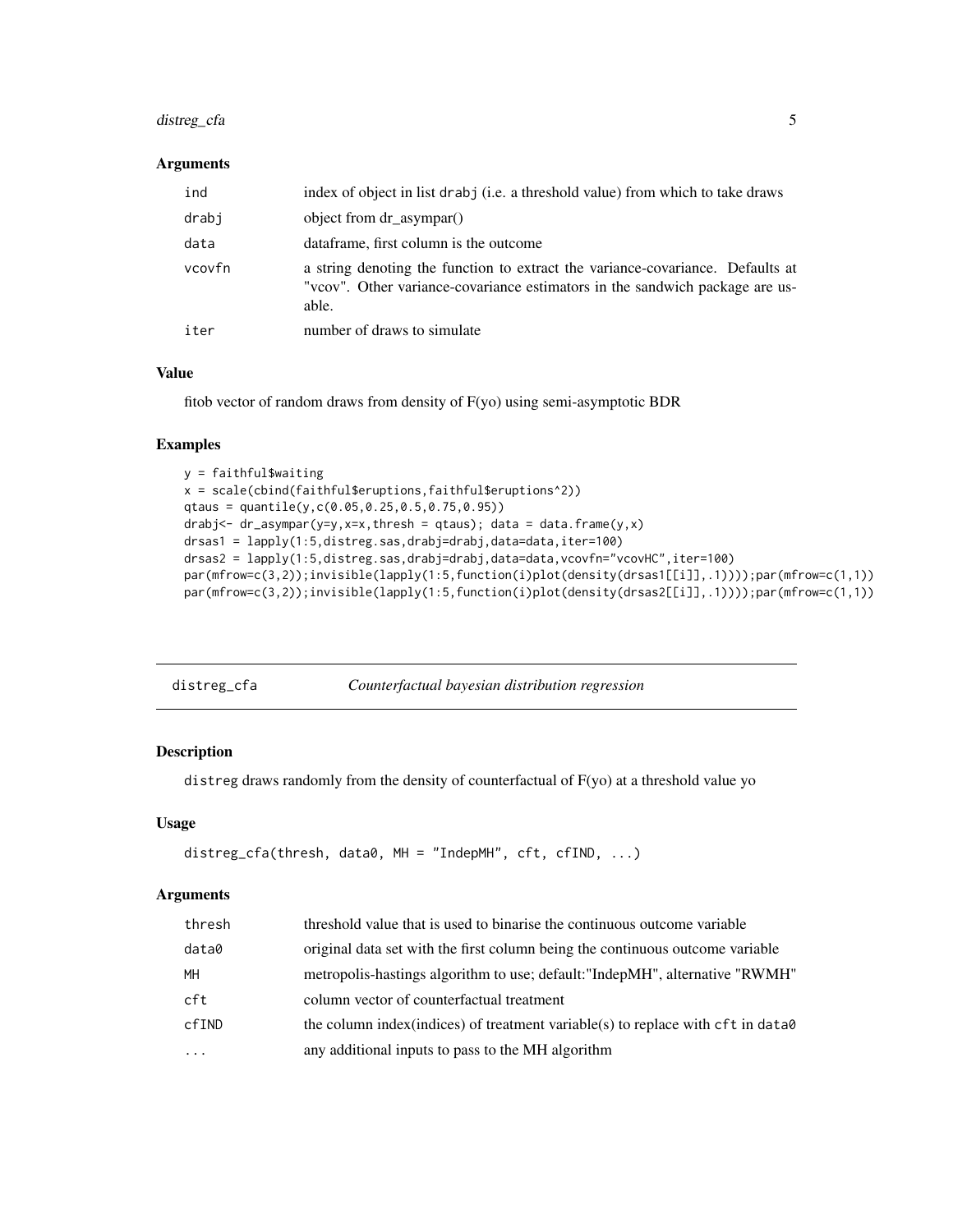#### <span id="page-5-0"></span>Value

robj a list of a vector of fitted values corresponding to random draws from F(yo), counterfactual F(yo), and the parameters

#### Examples

```
data0=faithful[,c(2,1)]; qnt<-quantile(data0[,1],0.25)
cfIND=2 #Note: the first column is the outcome variable.
cft=0.95*data0[,cfIND] # a decrease by 5%
dist_cfa<- distreg_cfa(qnt,data0,cft,cfIND,MH="IndepMH",iter = 102, burn = 2)
par(mfrow=c(1,2)); plot(density(dist_cfa$counterfactual,.1),main="Original")
plot(density(dist_cfa$counterfactual,.1),main="Counterfactual"); par(mfrow=c(1,1))
```
distreg\_cfa.sas *Semi-asymptotic counterfactual distribution*

# Description

distreg\_cfa.sas takes input object from dr\_asympar() for counterfactual semi asymptotic bayesian distribution. This involves taking random draws from the normal approximation of the posterior at each threshold value.

#### Usage

```
distreg_cfa.sas(ind, drabj, data, cft, cfIND, vcovfn = "vcov",
  iter = 100)
```
#### **Arguments**

| ind    | index of object in list drabj (i.e. a threshold value) from which to take draws                                                                                         |
|--------|-------------------------------------------------------------------------------------------------------------------------------------------------------------------------|
| drabj  | object from dr_asympar()                                                                                                                                                |
| data   | dataframe, first column is the outcome                                                                                                                                  |
| cft    | column vector of counterfactual treatment                                                                                                                               |
| cfIND  | the column index (indices) of treatment variable(s) to replace with cft in data0                                                                                        |
| vcovfn | a string denoting the function to extract the variance-covariance. Defaults at<br>"vcov". Other variance-covariance estimators in the sandwich package are us-<br>able. |
| iter   | number of draws to simulate                                                                                                                                             |

# Value

fitob vector of random draws from density of F(yo) using semi-asymptotic BDR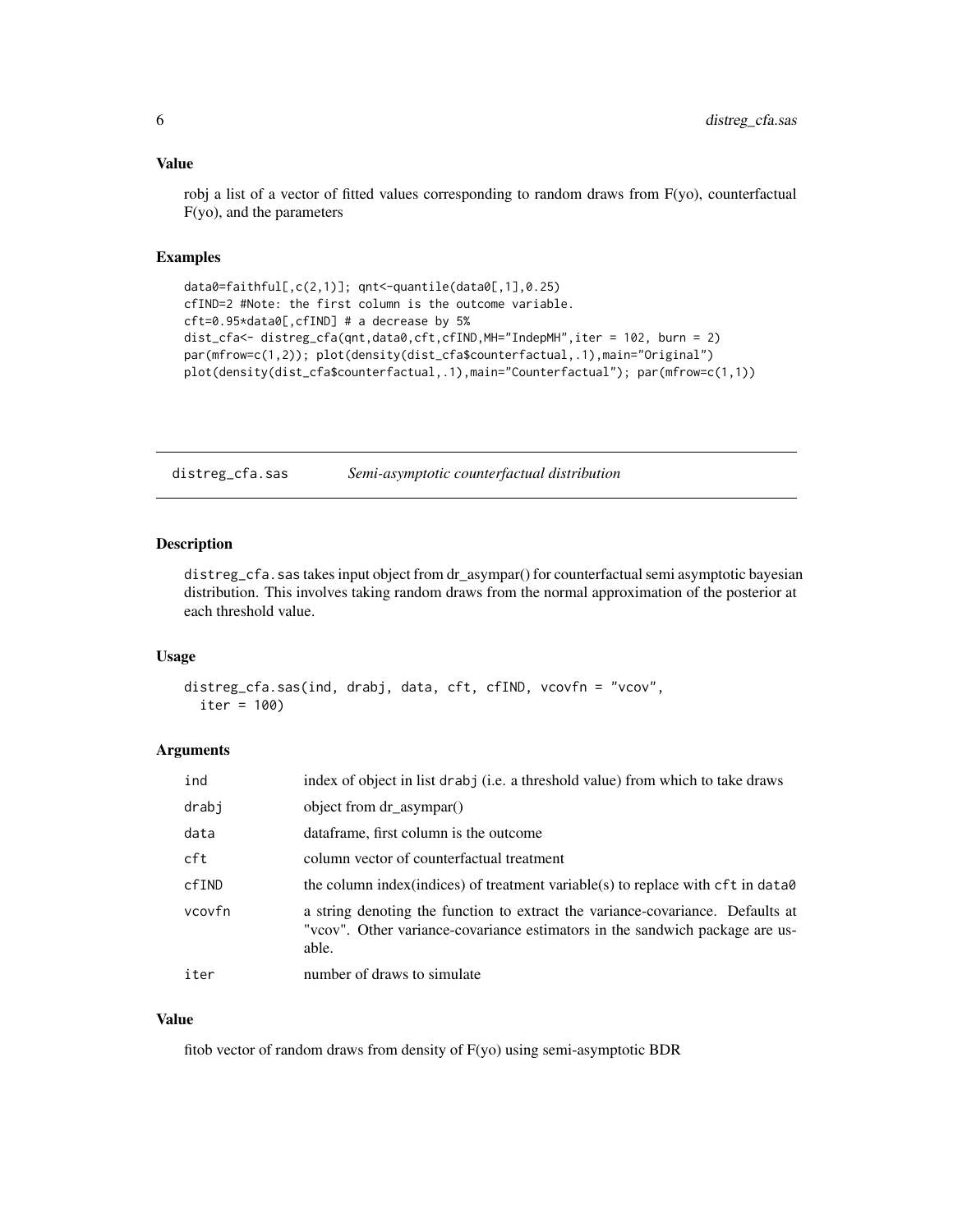# <span id="page-6-0"></span>dr\_asympar 7

#### Examples

```
y = faithful$waiting
x = scale(cbind(faithful$eruptions,faithful$eruptions^2))
qtaus = quantile(y,c(0.05,0.25,0.5,0.75,0.95))
drabj <- dr_asympar(y=y, x=x, thresh = qtaus); data = data.frame(y, x)
cfIND=2 #Note: the first column is the outcome variable.
cft=0.95*data[,cfIND] # a decrease by 5%
cfa.sasobj<- distreg_cfa.sas(ind=2,drabj,data,cft,cfIND,vcovfn="vcov")
par(mfrow=c(1,2)); plot(density(cfa.sasobj$original,.1),main="Original")
plot(density(cfa.sasobj$counterfactual,.1),main="Counterfactual"); par(mfrow=c(1,1))
```
dr\_asympar *Binary glm object at several threshold values*

# Description

dr\_asympar computes a normal approximation of the likelihood at a vector of threshold values

# Usage

dr\_asympar(y, x, thresh, ...)

#### Arguments

| y            | outcome variable                                       |
|--------------|--------------------------------------------------------|
| $\mathsf{x}$ | matrix of covariates                                   |
| thresh       | vector of threshold values on the support of outcome y |
|              | additional arguments to pass to lapl_aprx2             |

#### Value

a list of glm objects corresponding to thresh

```
y = faithful$waiting
x = scale(cbind(faithful\{eruptions, faithful\{eruptions^2)})
qtaus = quantile(y,c(0.05,0.25,0.5,0.75,0.95))
drabj<- dr_asympar(y=y,x=x,thresh = qtaus)
lapply(drabj,coef); lapply(drabj,vcov)
# mean and covariance at respective threshold values
```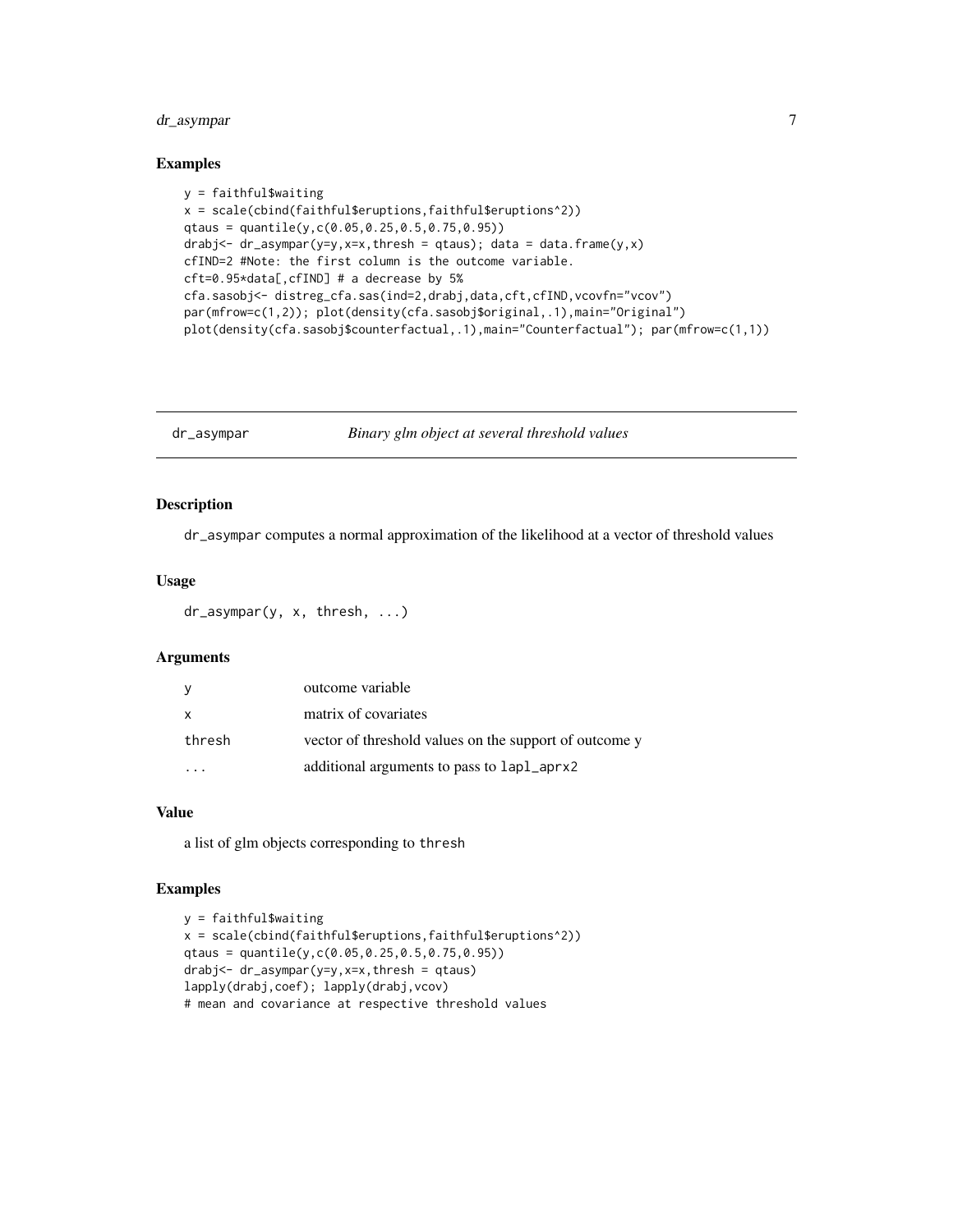<span id="page-7-0"></span>

fitdist function generates a vector of mean fitted probabilities that constitute the distribution. This involves marginalising out covariates.

# Usage

```
fitdist(Matparam, data)
```
# Arguments

| Matparam | an M x k matrix of parameter draws, each being a 1 x k vector |
|----------|---------------------------------------------------------------|
| data     | dataframe used to obtain Matparam                             |

# Value

dist fitted (marginalised) distribution

|--|--|--|--|

# Description

fitlogit obtains a vector of fitted logit probabilities given parameters (pars) and data

### Usage

fitlogit(pars, data)

# Arguments

| pars | vector of parameters                                                                        |
|------|---------------------------------------------------------------------------------------------|
| data | data frame. The first column of the data frame ought to be the binary dependent<br>variable |

#### Value

vec vector of fitted logit probabilities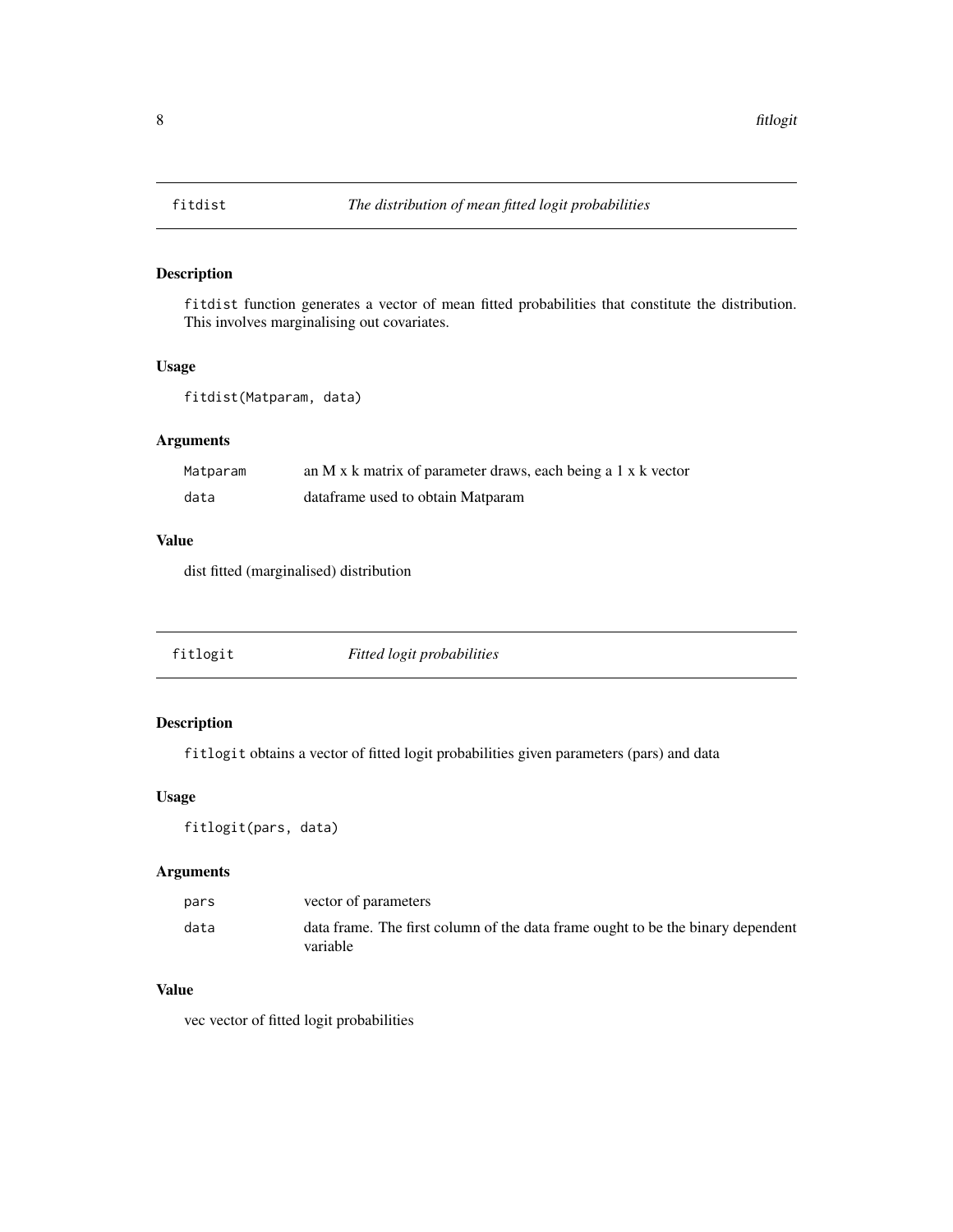<span id="page-8-0"></span>

IndepMH computes random draws of parameters using a specified proposal distribution.

#### Usage

```
IndepMH(data, propob = NULL, posterior = NULL, iter = 1500,
 burn = 500, vscale = 1.5, start = NULL, prior = "Uniform",
 mu = 0, sig = 10)
```
# Arguments

| data      | data required for the posterior distribution                                                                                                                               |  |
|-----------|----------------------------------------------------------------------------------------------------------------------------------------------------------------------------|--|
| propob    | a list of mean and variance-covariance of the normal proposal distribution (de-<br>fault:NULL)                                                                             |  |
| posterior | the posterior distribution. It is set to null in order to use the logit posterior. The<br>user can specify log posterior as a function of parameters and data (pars, data) |  |
| iter      | number of random draws desired (default: 1500)                                                                                                                             |  |
| burn      | burn-in period for the MH algorithm (default: 500)                                                                                                                         |  |
| vscale    | a positive value to scale up or down the variance-covariance matrix in the pro-<br>posal distribution                                                                      |  |
| start     | starting values of parameters for the MH algorithm. It is automatically generated<br>but the user can also specify.                                                        |  |
| prior     | the prior distribution (default: "Normal", alternative: "Uniform")                                                                                                         |  |
| mu        | the mean of the normal prior distribution (default:0)                                                                                                                      |  |
| sig       | the variance of the normal prior distribution (default:10)                                                                                                                 |  |

#### Value

val a list of matrix of draws pardraws and the acceptance rate

```
y = indicat(faithful$waiting,70)
x = scale(cbind(faithful$eruptions,faithful$eruptions^2))
data = data.frame(y,x); propob<- lapl_aprx(y,x)
IndepMH_n<- IndepMH(data=data,propob,iter = 102, burn = 2) # prior="Normal"
IndepMH_u<- IndepMH(data=data,propob,prior="Uniform",iter = 102, burn = 2) # prior="Uniform"
par(mfrow=c(3,1));invisible(apply(IndepMH_n$Matpram,2,function(x)plot(density(x))))
invisible(apply(IndepMH_u$Matpram,2,function(x)plot(density(x))));par(mfrow=c(1,1))
```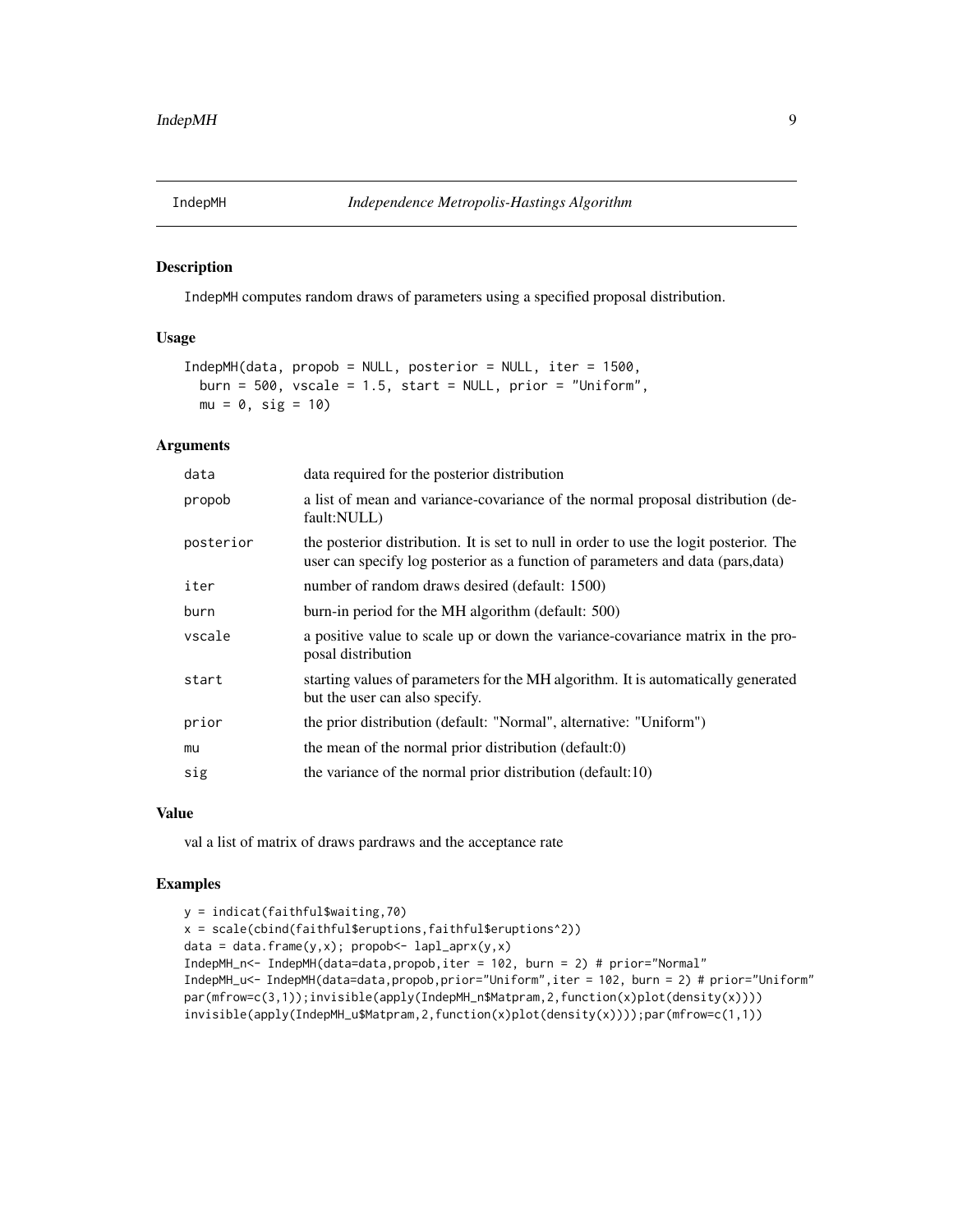<span id="page-9-0"></span>

This function creates 0-1 indicators for a given threshold y0 and vector y

# Usage

indicat(y, y0)

# Arguments

| у  | vector y           |  |
|----|--------------------|--|
| y0 | threshold value y0 |  |

# Value

val

jdpar.asymp *Joint asymptotic mutivariate density of parameters* 

#### Description

jdpar.asymp takes input object from dr\_asympar() for asymptotic bayesian distribution. It returns objects for joint mutivariate density of parameters across several thresholds. Check for positive definiteness of the covariance matrix, else exclude thresholds yielding negative eigen values.

#### Usage

```
jdpar.asymp(drabj, data, jdF = FALSE, vcovfn = "vcovHC", ...)
```
# Arguments

| drabj     | object from dr_asympar()                                                                                                                                                |
|-----------|-------------------------------------------------------------------------------------------------------------------------------------------------------------------------|
| data      | dataframe, first column is the outcome                                                                                                                                  |
| jdF       | logical to return joint density of $F(yo)$ across thresholds in drabj                                                                                                   |
| vcovfn    | a string denoting the function to extract the variance-covariance. Defaults at<br>"vcov". Other variance-covariance estimators in the sandwich package are us-<br>able. |
| $\ddotsc$ | additional input to pass to veovfn                                                                                                                                      |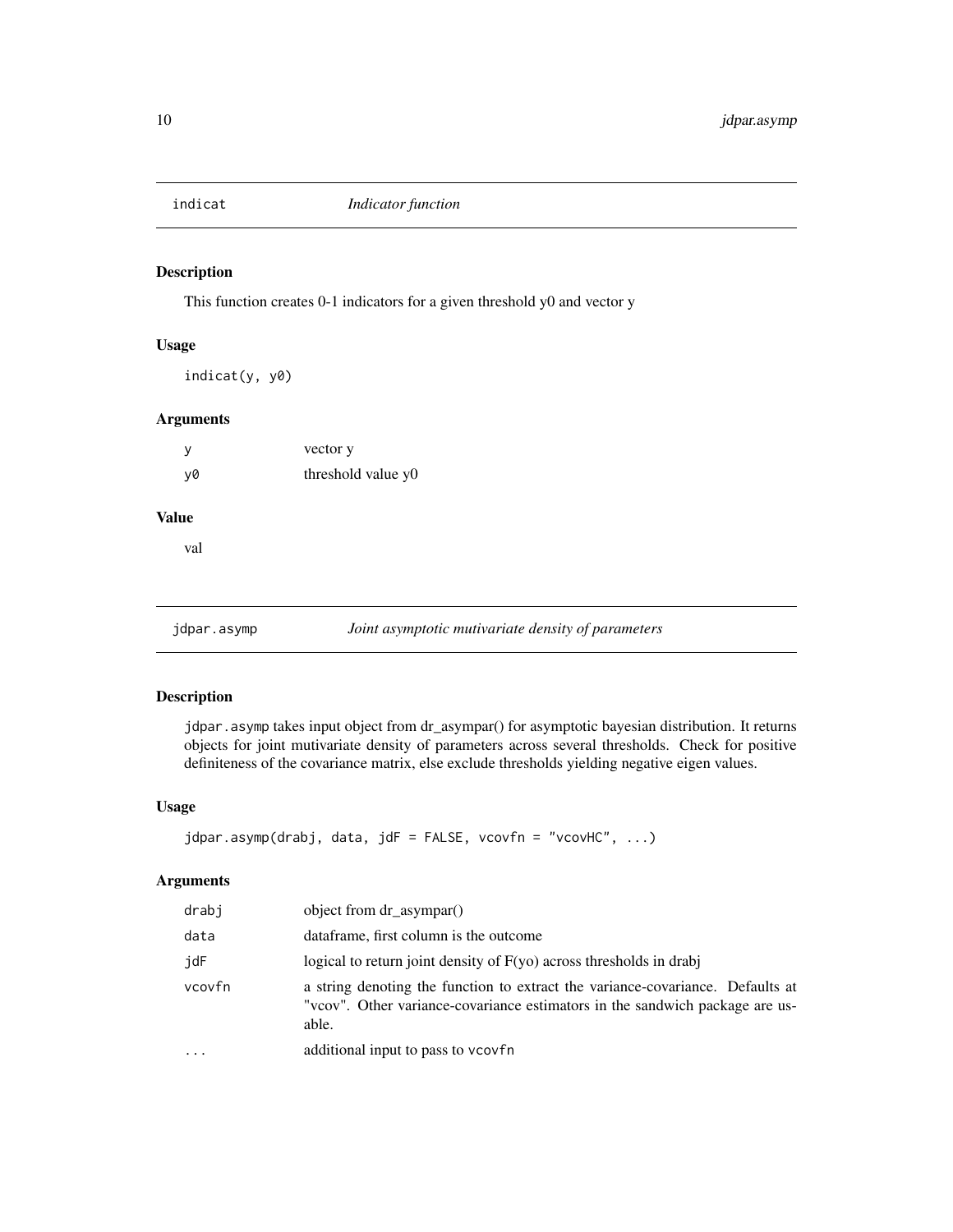#### <span id="page-10-0"></span>jntCBOM 11

#### Value

mean vector Theta and variance-covariance matrix vcovpar of parameters across thresholds and if jdF=TRUE, a mean vector mnF and a variance-covariance matrix vcovF of F(yo)

# Examples

```
y = faithful$waiting
x = scale(cbind(faithful$eruptions,faithful$eruptions^2))
qtaus = quantile(y,c(0.05,0.25,0.5,0.75,0.95))
drabj<- dr_aasympar(y=y,x=x,thresh = qtaus); data = data.frame(y,x)
(drjasy = jdpar.asymp(drabj=drabj,data=data,jdF=TRUE))
```
jntCBOM *Montiel Olea and Plagborg-Moller (2018) confidence bands*

#### Description

jntCBOM implements calibrated symmetric confidence bands (algorithm 2) in Montiel Olea and Plagborg-Moller (2018).

#### Usage

 $jntCBOM(DF, DF, a1pha = 0.05, eps = 0.001)$ 

#### Arguments

| DF    | the target distribution/quantile function as a vector                                 |
|-------|---------------------------------------------------------------------------------------|
| DFmat | the matrix of draws of the distribution, rows correspond to indices elements in<br>DF |
| alpha | level such that 1-alpha is the desired probability of coverage                        |
| eps   | steps by which the grid on 1-alpha: alpha/2 is searched.                              |

### Value

CB - confidence band, zeta - the optimal level

```
set.seed(14); m=matrix(rbeta(500,1,4),nrow = 5) + 1:5DF = apply(m, 1, mean); plot(1:5, DF, type="1", ylim = c(min(m), max(m)), xlab = "Index")jOMCB<- jntCBOM(DF,DFmat = m)
lines(1:5,jOMCB$CB[,1],lty=2); lines(1:5,jOMCB$CB[,2],lty=2)
```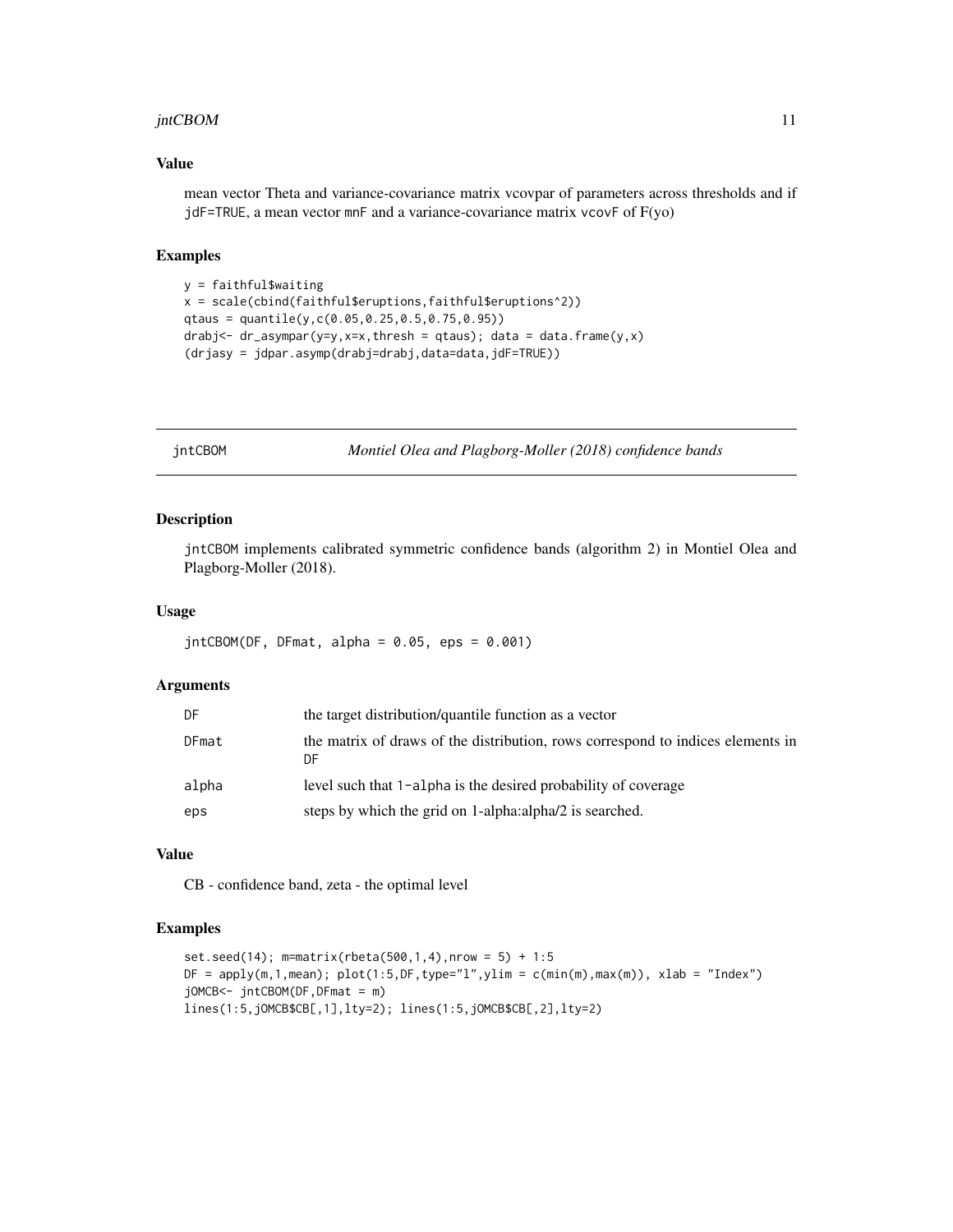<span id="page-11-0"></span>

This function generates mode and variance-covariance for a normal proposal distribution for the bayesian logit.

#### Usage

 $lapl_aprx(y, x, glmobj = FALSE)$ 

### Arguments

| у      | the binary dependent variable y            |  |
|--------|--------------------------------------------|--|
| x      | the matrix of independent variables.       |  |
| glmobj | logical for returning the logit glm object |  |

#### Value

val A list of mode variance-covariance matrix, and scale factor for proposal draws from the multivariate normal distribution.

#### Examples

```
y = indicat(faithful$waiting,mean(faithful$waiting))
x = scale(cbind(faithful$eruptions,faithful$eruptions^2))
gg<- lapl_aprx(y,x)
```
lapl\_aprx2 *Laplace approximation of posterior to normal*

# Description

lapl\_aprx2 is a more flexible alternative to lapl\_aprx. This creates glm objects from which joint asymptotic distributions can be computed.

# Usage

 $lapl$ <sub>2</sub>prx2(y, x, family = "binomial", ...)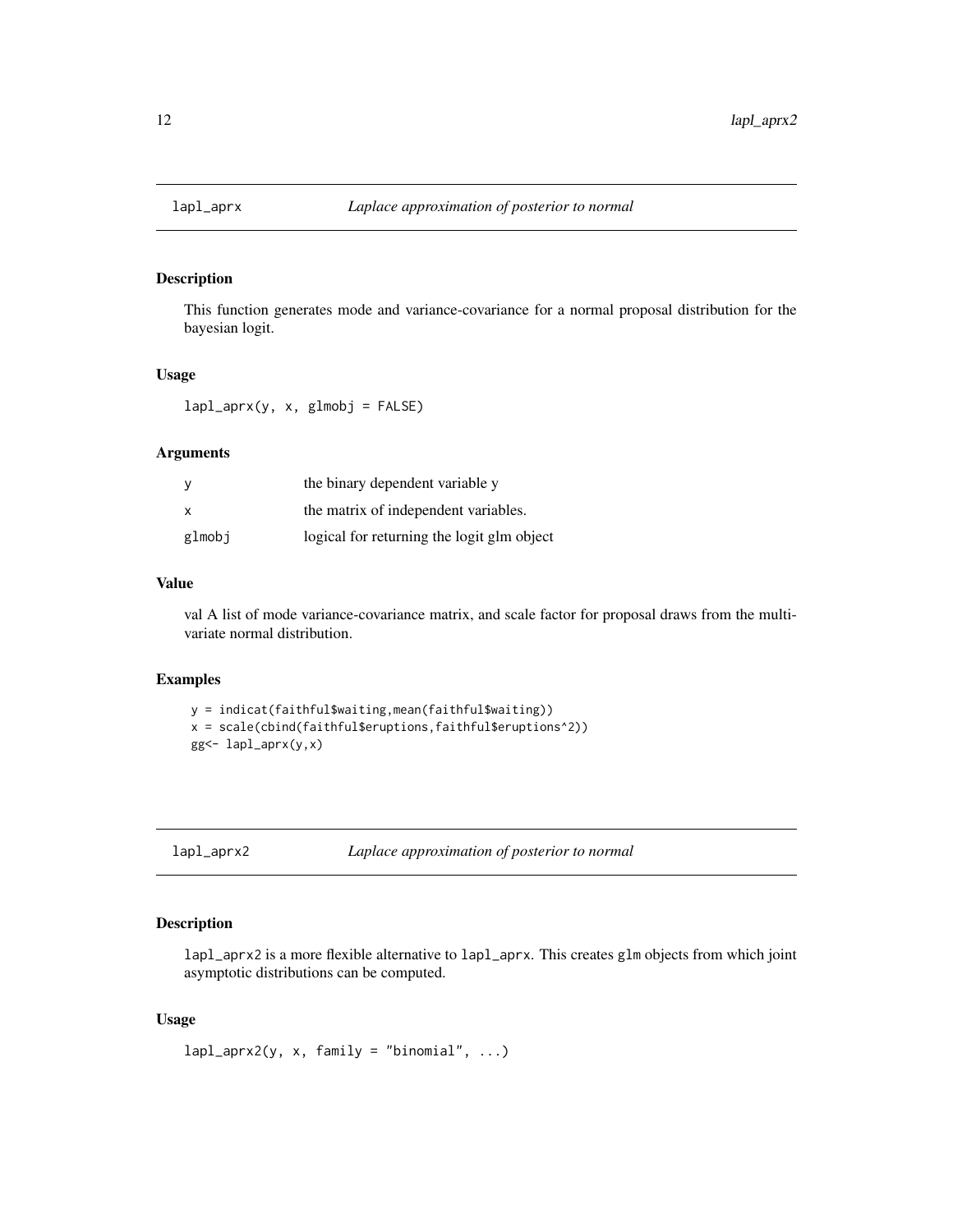#### <span id="page-12-0"></span>logit the contract of the contract of the contract of the contract of the contract of the contract of the contract of the contract of the contract of the contract of the contract of the contract of the contract of the cont

# Arguments

|                      | the binary dependent variable y                             |
|----------------------|-------------------------------------------------------------|
| x                    | the matrix of independent variables.                        |
| family               | a parameter to be passed glm(), defaults to the logit model |
| $\ddot{\phantom{0}}$ | additional parameters to be passed to glm()                 |

# Value

val A list of mode variance-covariance matrix, and scale factor for proposal draws from the multivariate normal distribution.

#### Examples

```
y = indicat(faithful$waiting,mean(faithful$waiting))
x = scale(cbind(faithful$eruptions,faithful$eruptions^2))
(gg<- lapl_aprx2(y,x)); coef(gg); vcov(gg)
```
# logit *Logit likelihood function*

# Description

logit is the logistic likelihood function given data.

# Usage

logit(start, data, Log = TRUE)

# Arguments

| start | vector of starting values                                             |
|-------|-----------------------------------------------------------------------|
| data  | data frame. The first column should be the dependent variable.        |
| Log   | a logical input (defaults to True) to take the log of the likelihood. |

#### Value

like returns the likelihood function value.

```
y = indicat(faithful$waiting,mean(faithful$waiting))
x = scale(cbind(faithful$eruptions,faithful$eruptions^2))
data = data-frame(y, x)logit(rep(0,3),data)
```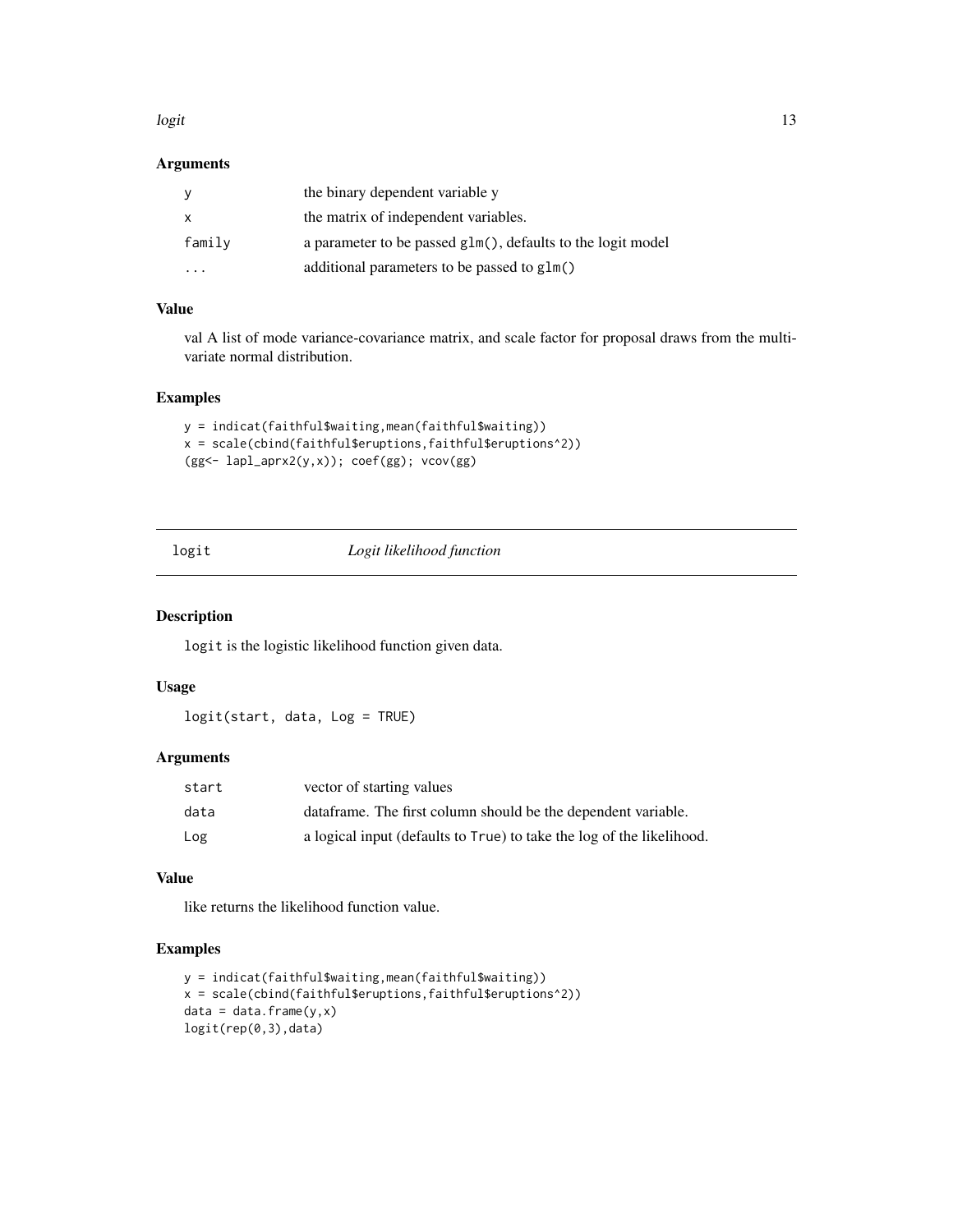<span id="page-13-0"></span>

This is the link function for logit regression

#### Usage

LogitLink(x)

#### Arguments

x Random variable

# Value

val Probability value from the logistic function

|--|

# Description

parLply uses parlapply from the parallel package with a function as input

# Usage

 $parLply(vec, fn, type = "FORK", no\_cores = 1, ...)$ 

# Arguments

| vec      | vector of inputs over which to parallel compute      |  |
|----------|------------------------------------------------------|--|
| fn       | the function                                         |  |
| type     | this option is set to "FORK", use "PSOCK" on windows |  |
| no cores | the number of cores to use. Defaults at 1            |  |
|          | extra inputs to $fn()$                               |  |

# Value

out parallel computed output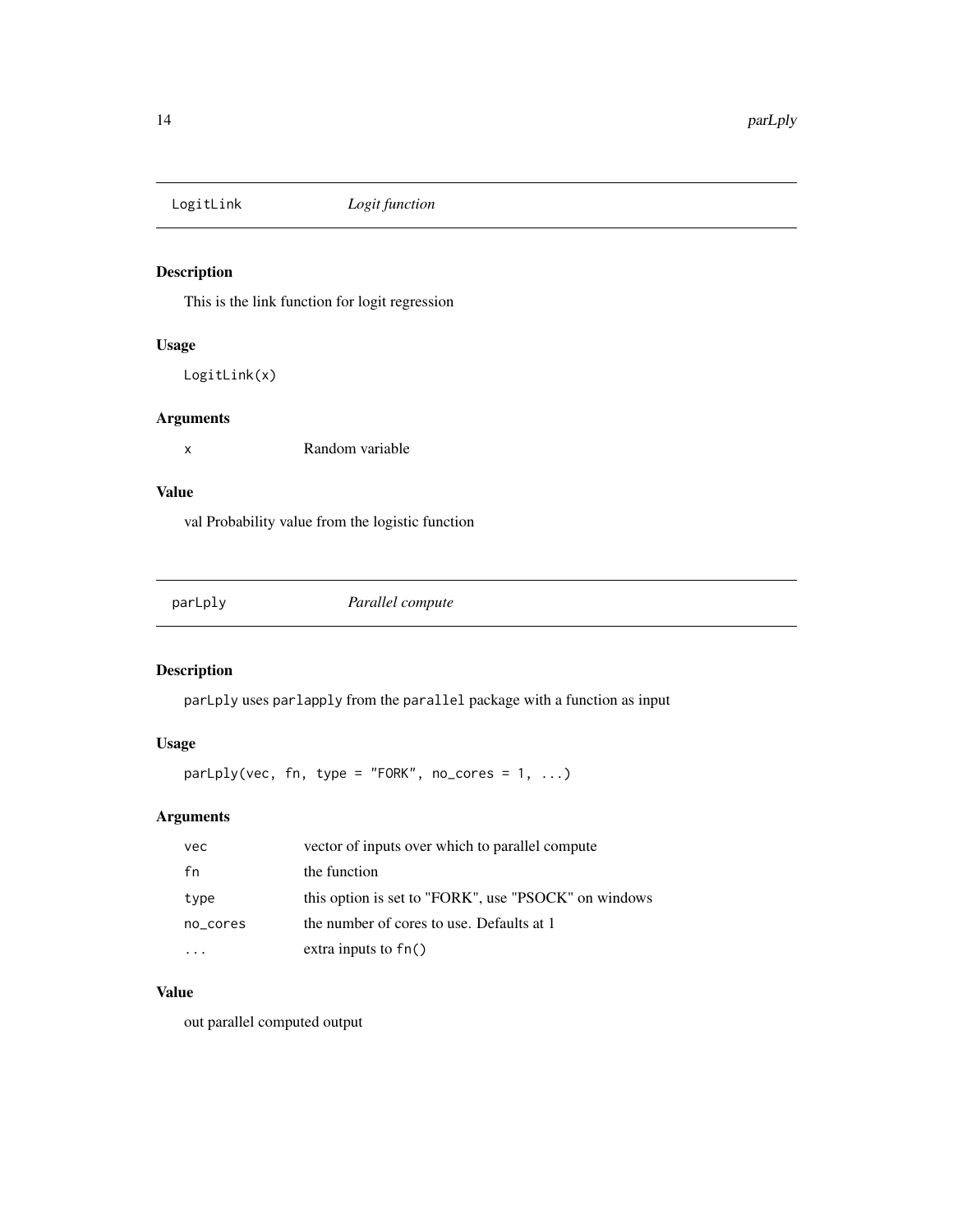<span id="page-14-0"></span>

par\_distreg uses parallel computation to compute bayesian distribution regression for a given vector of threshold values and a data (with first column being the continuous outcome variable)

#### Usage

```
par_distreg(thresh, data0, fn = distreg, no_cores = 1,
  type = "PSOCK", ...)
```
#### **Arguments**

| thresh   | vector of threshold values.                                                                  |
|----------|----------------------------------------------------------------------------------------------|
| data0    | the original data set with a continous dependent variable in the first column                |
| fn       | bayesian distribution regression function. the default is distreg provided in the<br>package |
| no_cores | number of cores for parallel computation                                                     |
| type     | type passed to makeCluster() in the package parallel                                         |
| $\cdots$ | any additional input parameters to pass to fn                                                |

# Value

mat a G x M matrix of output (G is the length of thresh, M is the number of draws)

#### Examples

```
data0=faithful[,c(2,1)]; qnts<-quantile(data0[,1],c(0.05,0.25,0.5,0.75,0.95))
out<- par_distreg(qnts,data0,no_cores=1,iter = 102, burn = 2)
par(mfrow=c(3,2));invisible(apply(out,1,function(x)plot(density(x,30))));par(mfrow=c(1,1))
```

| posterior |  |
|-----------|--|
|           |  |

posterior *Posterior distribution*

# Description

posterior computes the value of the posterior at parameter values pars

# Usage

```
posterior(pars, data, Log = TRUE, mu = 0, sig = 25,
 prior = "Normal")
```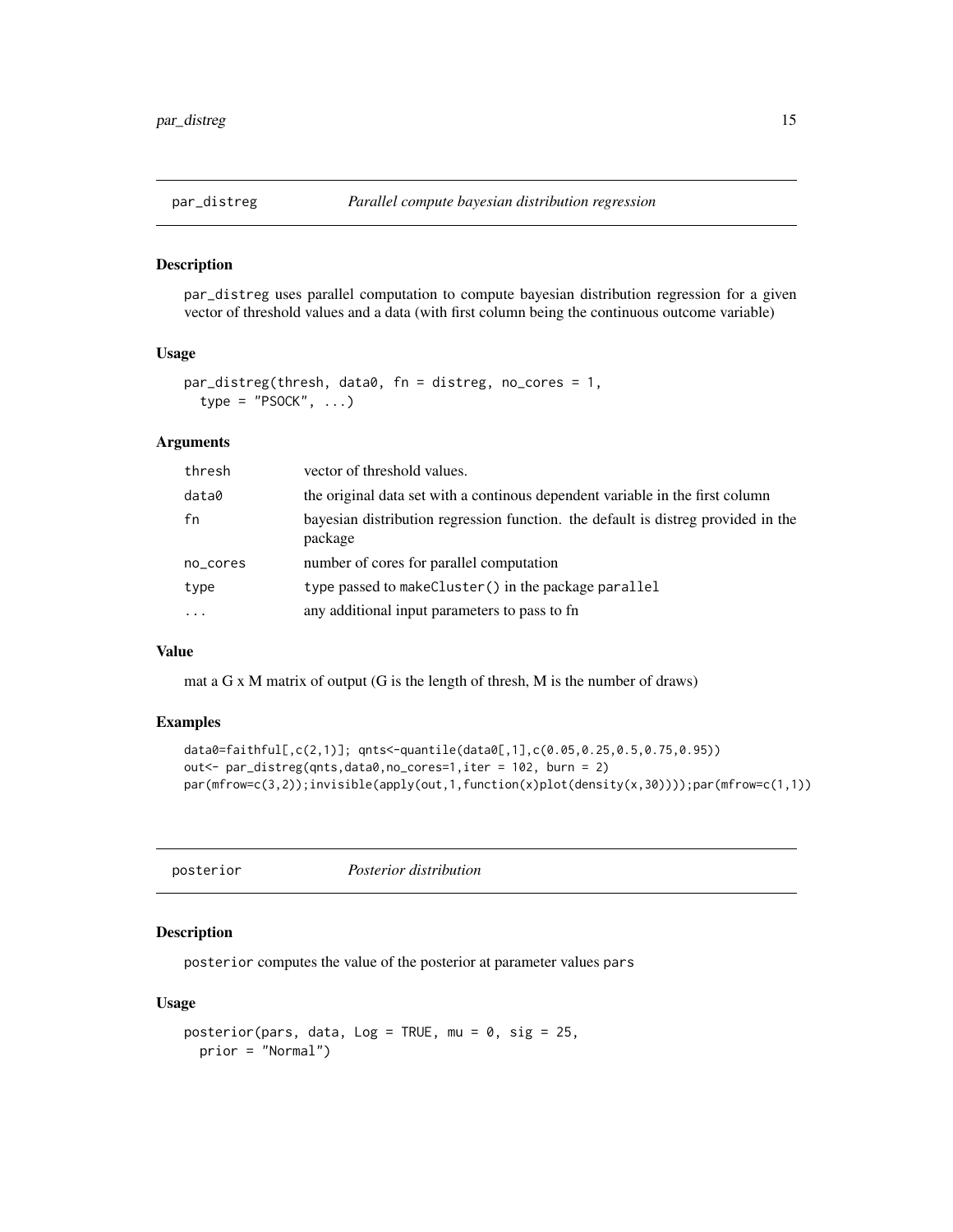#### <span id="page-15-0"></span>Arguments

| pars  | parameter values                                                                           |
|-------|--------------------------------------------------------------------------------------------|
| data  | data frame. The first column must be the binary dependent variable                         |
| Log   | logical to take the log of the posterior. (defaults to TRUE)                               |
| mu    | mean of prior of each parameter value in case the prior is Normal (default: 0)             |
| sig   | standard deviation of prior of each parameter in case the prior is Normal (default:<br>25) |
| prior | string input of "Normal" or "Uniform" prior distribution to use                            |

#### Value

val value function of the posterior

# Examples

```
y = indicat(faithful$waiting,mean(faithful$waiting))
x = scale(cbind(faithful$eruptions,faithful$eruptions^2))
data = data.frame(y, x)posterior(rep(0,3),data,Log = FALSE,mu=0,sig = 10,prior = "Normal") # no logposterior(rep(0,3),data,Log = TRUE,mu=0,sig = 10,prior = "Normal") # logposterior(rep(0,3),data,Log = TRUE) # use default values
```

| prior_n | Normal Prior distribution |
|---------|---------------------------|
|         |                           |

# Description

This normal prior distribution is a product of univariate N(mu,sig)

# Usage

```
prior_n(pars, mu, sig, Log = FALSE)
```
# Arguments

| pars | parameter values                                            |
|------|-------------------------------------------------------------|
| mu   | mean value of each parameter value                          |
| sig  | standard deviation of each parameter value                  |
| Log  | logical to take the log of prior or not (defaults to FALSE) |

# Value

val Product of probability values for each parameter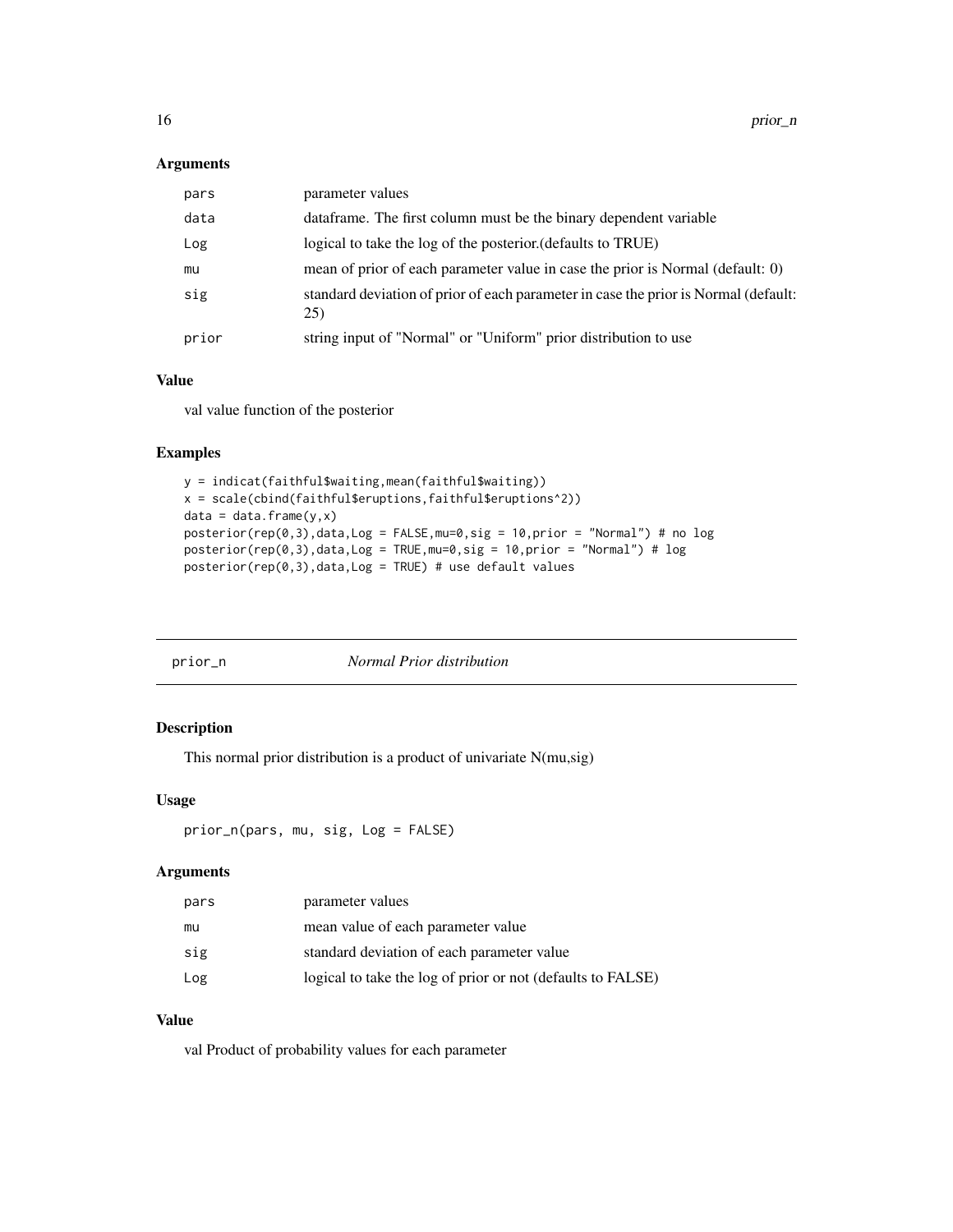#### <span id="page-16-0"></span>prior\_u and the set of the set of the set of the set of the set of the set of the set of the set of the set of the set of the set of the set of the set of the set of the set of the set of the set of the set of the set of t

# Examples

```
prior_n(rep(0,6),0,10,Log = TRUE) #log of prior
prior_n(rep(0,6),0,10,Log = FALSE) #no log
```
#### prior\_u *Uniform Prior distribution*

# Description

This uniform prior distribution proportional to 1

# Usage

prior\_u(pars)

# Arguments

pars parameter values

#### Value

val value of joint prior =1 for the uniform prior

quant\_bdr *Quantile conversion of a bayesian distribution matrix*

# Description

quant\_bdr converts a bayesian distribution regression matrix from par\_distreg() output to a matrix of quantile distribution.

#### Usage

quant\_bdr(taus, thresh, mat)

# Arguments

| taus   | a vector of quantile indices                                       |
|--------|--------------------------------------------------------------------|
| thresh | a vector of threshold values used in a par_distreg() type function |
| mat    | bayesian distribution regression output matrix                     |

#### Value

qmat matrix of quantile distribution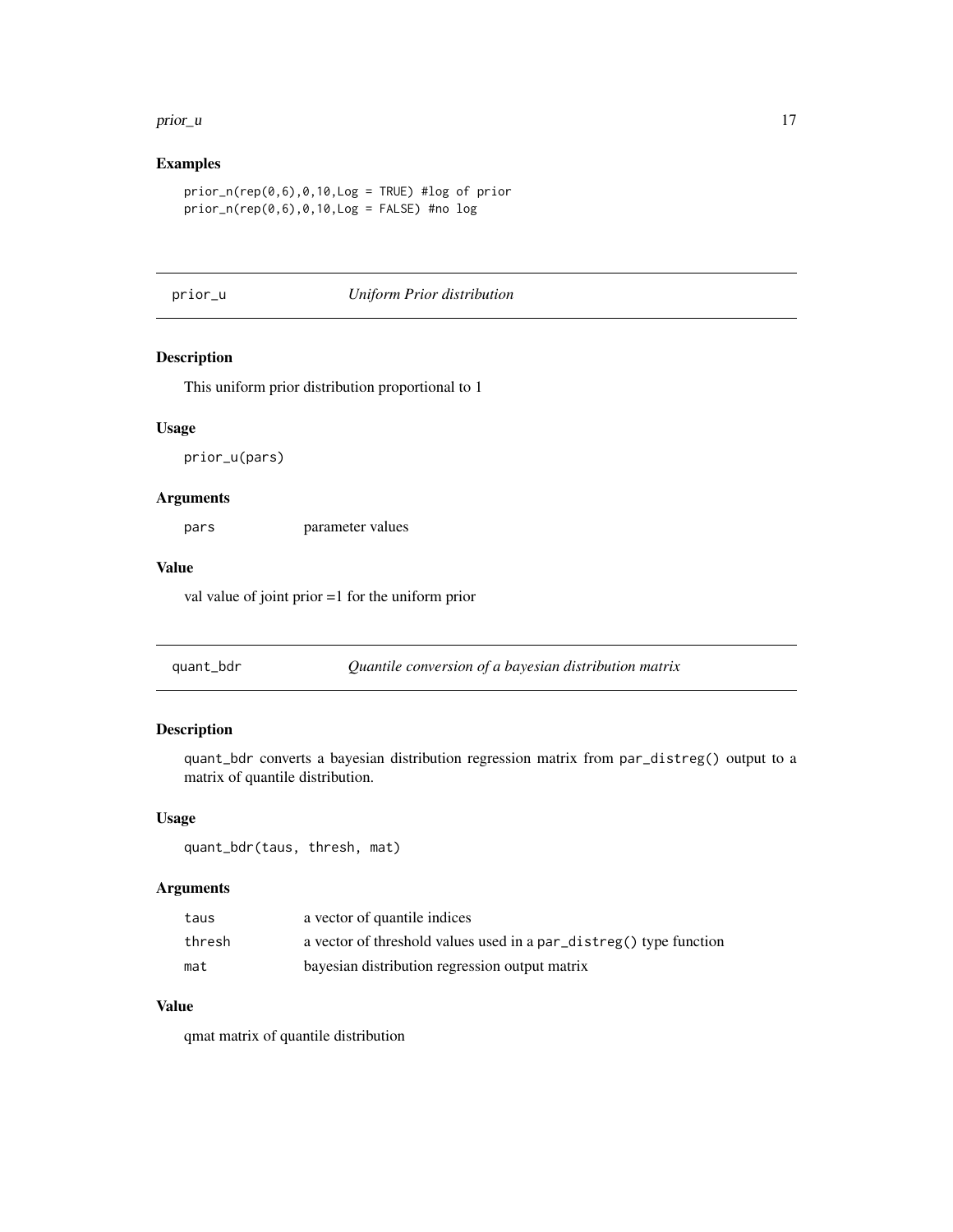<span id="page-17-0"></span>RWMH computes random draws of parameters using a specified proposal distribution. The default is the normal distribution

#### Usage

```
RWMH(data, propob = NULL, posterior = NULL, iter = 1500,
 burn = 500, vscale = 1.5, start = NULL, prior = "Normal",
 mu = 0, sig = 10
```
# Arguments

| data      | data required for the posterior distribution. First column is the outcome                                                                                                  |
|-----------|----------------------------------------------------------------------------------------------------------------------------------------------------------------------------|
| propob    | a list of mean and variance-covariance of the normal proposal distribution (de-<br>fault: NULL <i>i.e.</i> internally generated)                                           |
| posterior | the posterior distribution. It is set to null in order to use the logit posterior. The<br>user can specify log posterior as a function of parameters and data (pars, data) |
| iter      | number of random draws desired                                                                                                                                             |
| burn      | burn-in period for the Random Walk MH algorithm                                                                                                                            |
| vscale    | a positive value to scale up or down the variance-covariance matrix in the pro-<br>posal distribution                                                                      |
| start     | starting values of parameters for the MH algorithm. It is automatically generated<br>from the proposal distribution but the user can also specify.                         |
| prior     | the prior distribution (default: "Normal", alternative: "Uniform")                                                                                                         |
| mu        | the mean of the normal prior distribution (default:0)                                                                                                                      |
| sig       | the variance of the normal prior distribution (default:10)                                                                                                                 |

# Value

val a list of matrix of draws Matpram and the acceptance rate

```
y = indicat(faithful$waiting,70)
x = scale(cbind(faithful$eruptions,faithful$eruptions^2))
data = data-frame(y, x); propob<- lapl_aprx(y, x)RWMHob_n<- RWMH(data=data,propob,iter = 102, burn = 2) # prior="Normal"
RWMHob_u<- RWMH(data=data,propob,prior="Uniform",iter = 102, burn = 2)
par(mfrow=c(3,1));invisible(apply(RWMHob_n$Matpram,2,function(x)plot(density(x))))
invisible(apply(RWMHob_u$Matpram,2,function(x)plot(density(x))));par(mfrow=c(1,1))
```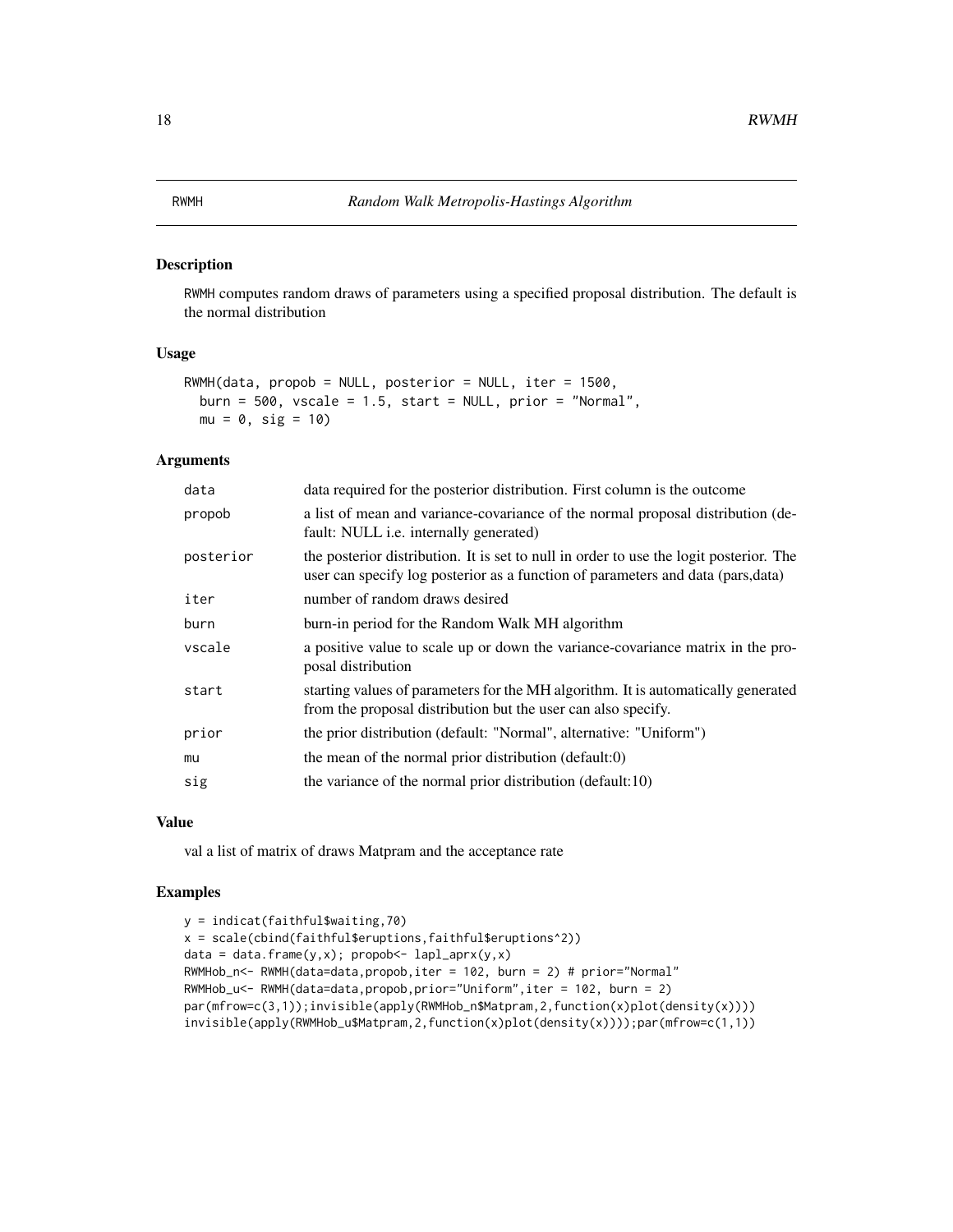<span id="page-18-0"></span>

simcnfB obtains symmetric bayesian distribution confidence bands

# Usage

simcnfB(DF, DFmat, alpha = 0.05, scale = FALSE)

# Arguments

| DF    | the target distribution/quantile function as a vector                      |
|-------|----------------------------------------------------------------------------|
| DFmat | the matrix of draws of the distribution, rows correspond to elements in DF |
| alpha | level such that 1-alpha is the desired probability of coverage             |
| scale | logical for scaling using the inter-quartile range                         |

#### Value

cstar - a constant to add and subtract from DF to create confidence bands if no scaling=FALSE else a vector of length DF.

```
set.seed(14); m=matrix(rbeta(500,1,4),nrow = 5) + 1:5
DF = apply(m, 1, mean); plot(1:5, DF, type="1", ylim = c(0, max(m)), xlab = "Index")symCB<- simcnfB(DF,DFmat = m)
lines(1:5,DF-symCB,lty=2); lines(1:5,DF+symCB,lty=2)
```